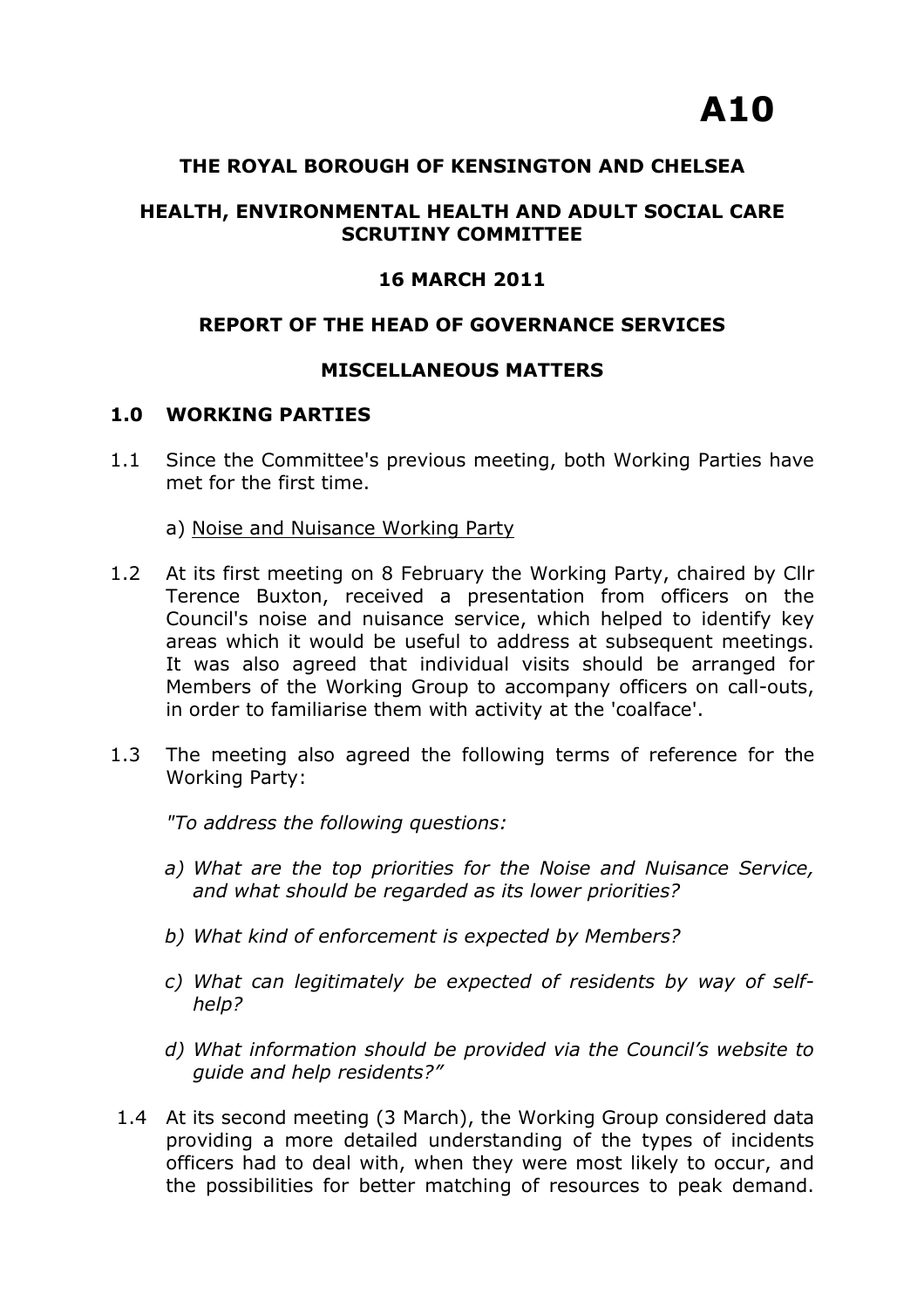These issues would be explored in greater depth at the next meeting on 21 March.

## b) Homecare Working Party

- 1.5 At its first meeting on 14 February, the Working Party, chaired by Cllr Weale, considered a paper which addressed the background to the review of homecare, covering the supply environment, contract monitoring, and organisational processes and quality monitoring. Following a discussion, it was agreed that detailed information should be presented to the next meeting on 17 March, to enable the Working Party to get to grips with a range of areas relating to provision.
- 1.6 It was also agreed that an approach should be made to LINks regarding their possible contribution to the work of the review.
- 1.7 The Working Party agreed that Terms of Reference should be drafted, based on three themes identified at the meeting by Cllr Weale. These will be circulated shortly to Members of the Committee for information.

#### **2.0 ROTA VISITS**

#### 2.1 Following the Committee's decision at its meeting in November 2010, officers drew up a schedule of rota visits for Members to establishments delivering services within the Committee's remit, covering the period January to end of July 2011.

2.2 A copy of the schedule (together with a pro-forma for recording comments) has been circulated to Members. Details of visits made will be reported for information to the Committee.

#### **FOR INFORMATION**

#### **3.0 THE FORWARD PLAN OF KEY DECISIONS**

3.1 Attached as an **Appendix** is an extract from the Forward Plan showing all those decisions to be taken by individual Cabinet Members or the full Cabinet which will be open to scrutiny by this Scrutiny Committee.

#### **FOR INFORMATION**

**FOR INFORMATION** 

### **4. QUESTIONS ARISING FROM PERFORMANCE MONITORING REPORTS CIRCULATED PREVIOUSLY**

4.1 As in the case of the former Housing, Environmental Health and Adult Social Care Scrutiny Committee, when certain performance monitoring reports have been circulated electronically outside the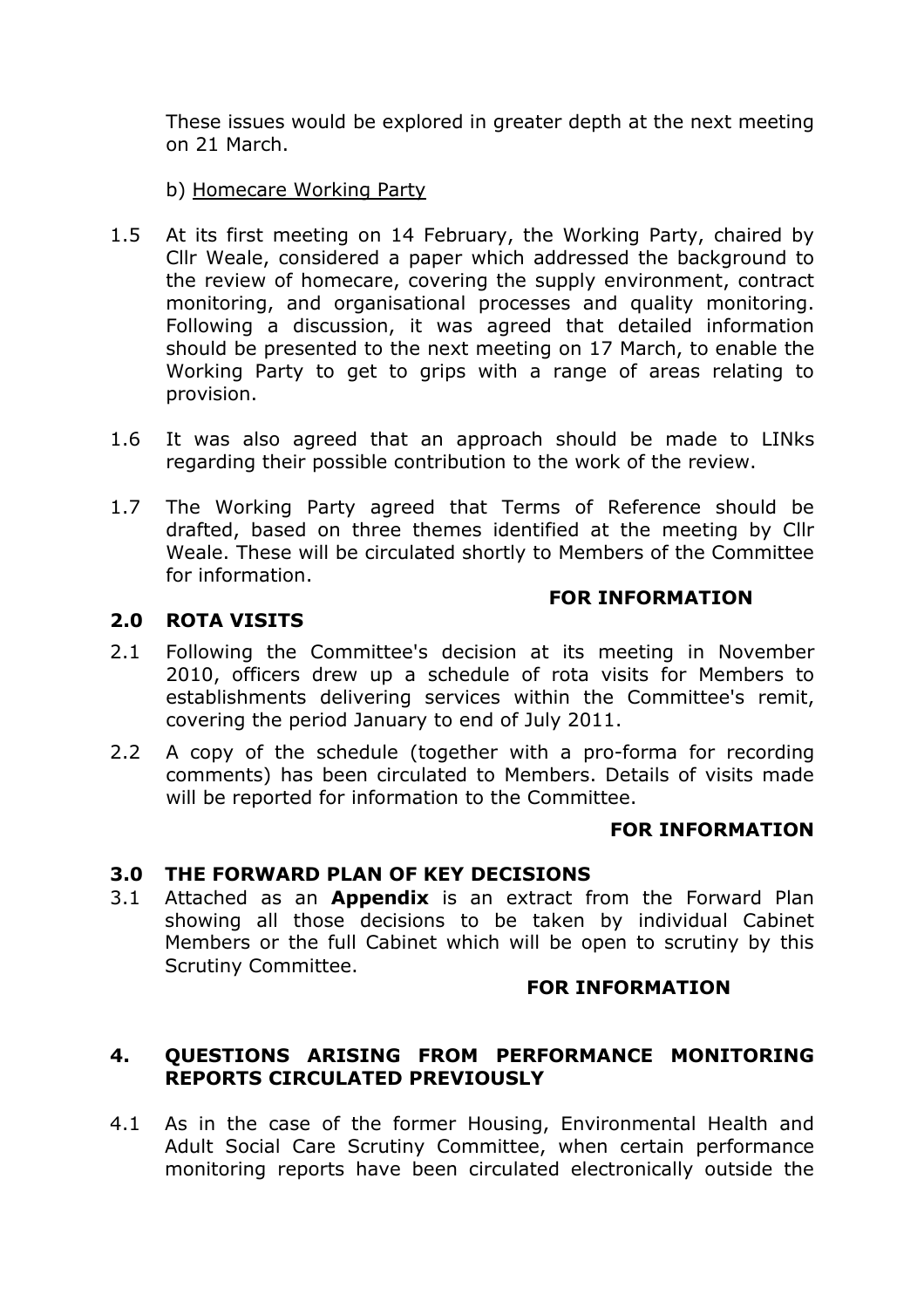meeting cycle, there is provision for Members to raise queries on matters contained in such reports at the next meeting of the Scrutiny Committee.

4.2 A report entitled 'Major changes to Environmental Health and Trading Standards Department, post-Imperatives and Opportunities 2011/12' has been circulated since the Committee's previous meeting.

# **5.0 MONITORING AGENDA PAPERS FOR NHS TRUST BOARDS AND NEIGHBOURING BOROUGHS' HEALTH O&S COMMITTEES**

- 5.1 The former Health Scrutiny Committee had a well-established system whereby each of its Members received and monitored one or more local NHS trust board agendas and those of neighbouring Westminster City Council and LB Hammersmith & Fulham's Health OSCs, as set out below in paragraph 4.3.
- 5.2 At its previous meeting, the existing vacancies were filled, and the Committee now has a full complement of representatives.
	- NHS Kensington and Chelsea Cllr. Healy
	- Chelsea & Westminster Hospital Cllr. Healy
	- Central N.W. London NHS Foundation Trust Cllr. Freeman
	- Imperial College Healthcare NHS Trust Cllr Hoier
	- Royal Brompton & Harefield NHS Foundation Trust Cllr Wade
	- Royal Marsden NHS Foundation Trust Cllr. Dr. Hanham
	- Westminster CC's Health OSC Cllr. Dr. Hanham
	- LB Hammersmith & Fulham's Health OSC Cllr. T. Buxton
	- London Strategic Health Authority Cllr. Pascall
	- London Ambulance Trust Cllr Freeman
- 5.3 Each of the above Members should receive agendas for these boards/OSCs on a regular basis and are invited to flag-up to the wider Scrutiny Committee membership - either at meetings or by email beforehand - any developments of particular importance and/or where there appear to be issues in which the Committee might usefully get involved.
- 5.4 If any Member experiences difficultly in receiving agenda for meetings, they should contact Mr Wilson in Governance Services in the first instance.

# **FOR INFORMATION**

Robert Sheppard